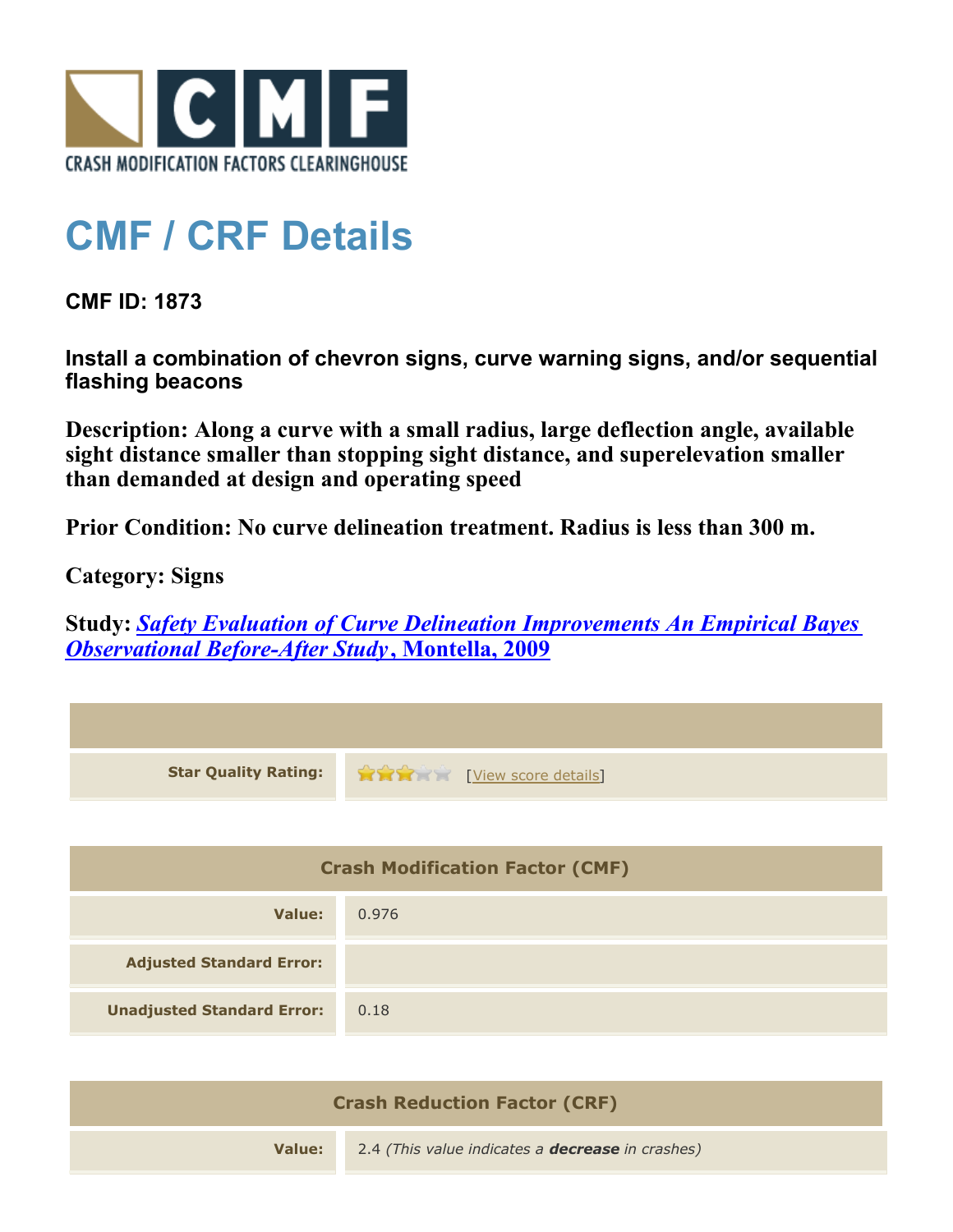**Adjusted Standard Error:**

**Unadjusted Standard Error:** 18

| <b>Applicability</b>       |                                                   |
|----------------------------|---------------------------------------------------|
| <b>Crash Type:</b>         | All                                               |
| <b>Crash Severity:</b>     | All                                               |
| <b>Roadway Types:</b>      | Principal Arterial Other                          |
| <b>Number of Lanes:</b>    | $\overline{4}$                                    |
| <b>Road Division Type:</b> |                                                   |
| <b>Speed Limit:</b>        |                                                   |
| <b>Area Type:</b>          | Not specified                                     |
| <b>Traffic Volume:</b>     | 7400 to 13975 Annual Average Daily Traffic (AADT) |
| <b>Time of Day:</b>        | All                                               |

## *If countermeasure is intersection-based*

| <b>Intersection Type:</b>         |  |
|-----------------------------------|--|
| <b>Intersection Geometry:</b>     |  |
| <b>Traffic Control:</b>           |  |
| <b>Major Road Traffic Volume:</b> |  |
| <b>Minor Road Traffic Volume:</b> |  |

| <b>Development Details</b>      |                                    |
|---------------------------------|------------------------------------|
| <b>Date Range of Data Used:</b> | 2001 to 2005                       |
| <b>Municipality:</b>            | Trans European Road Network, Italy |